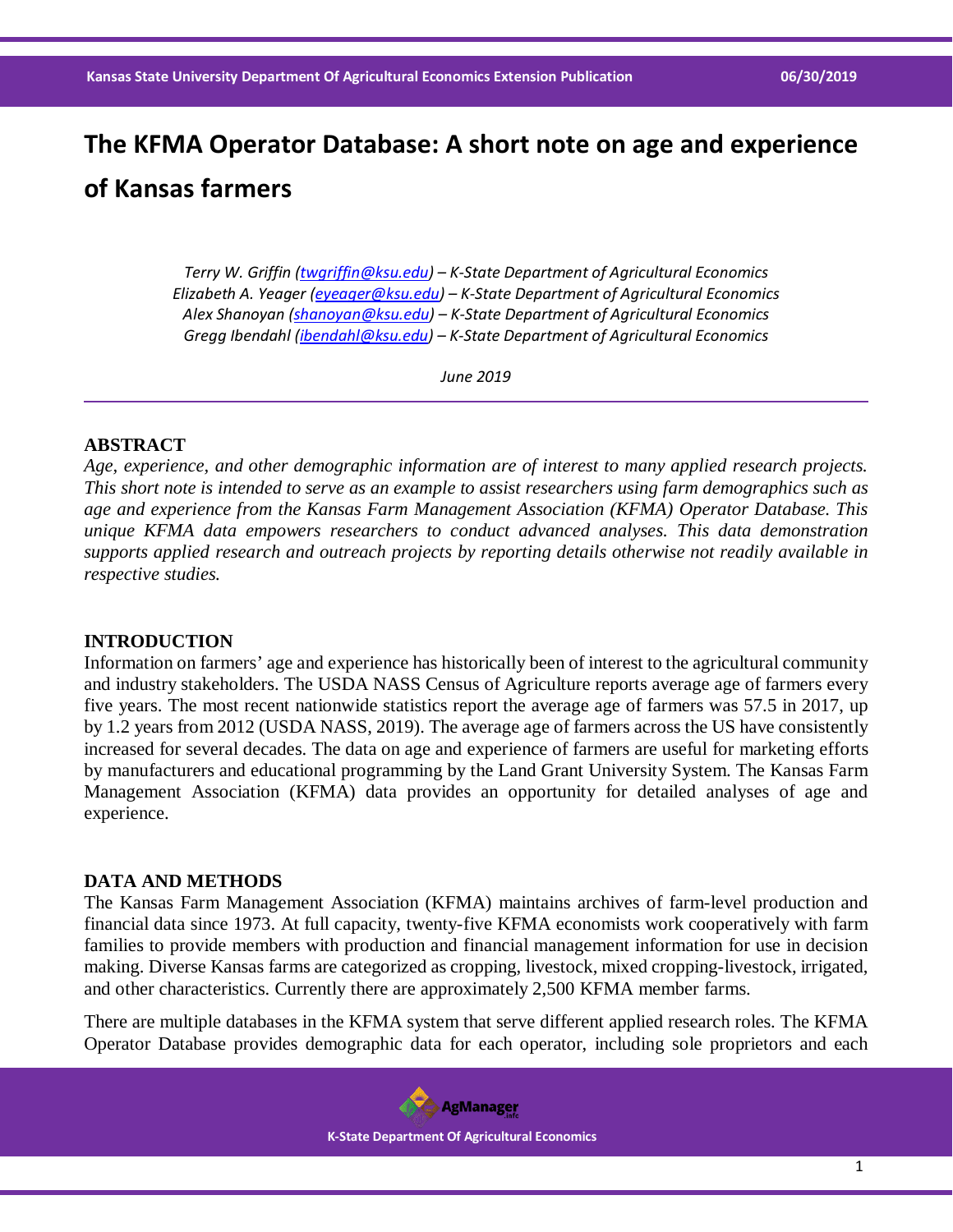individual engaged in management on multiple-operator farm operations. Multiple operator farms are usually in a partnership, LLC, or corporate entities.

Although the KFMA Operator Database is retrospective, demographic data are not reported as far back as the KFMA Whole Farm Database. The KFMA Operator Database provides annual data from 2012 to the present (2018 at time of this writing). The KFMA Whole Farm Database includes operation-level production and financial data from 1973 to the present. Because the KFMA Whole Farm Database has one record per farm per year, limited operator characteristics are reported. For multiple-operator farm operations, the KFMA Whole Farm Database reports operator birth year as an average across all operators since 2012 (and principal operator prior to 2012). It should be noted that the KFMA Whole Farm Database does not include years of farming experience.

#### *Data on operator demographics*

Farmers' demographic data including birthyear, year began farming and number of dependents are maintained in the KFMA Operator Database (Table 1). The 2018 KFMA Operator Database contains 1,795 unique farms. Farms with birthyear or year began farming equal to zero were omitted, leaving 1,764 farms. A subset of remaining farms was taken to omit KFMA "super farms" so that double counting larger farms was avoided (i.e. setting v007 equal to 0); leaving 1,001 farms with 1,267 operators suitable for demographic analyses. Most farms were single operator, i.e. sole proprietor, however several farms had multiple operators involved in management decision.

| Variable              | Variable description          | Comments or notes              |
|-----------------------|-------------------------------|--------------------------------|
| <b>FMNO</b>           | Unique identification number  | Key to merge datasets*         |
| <b>DATAYR</b>         | Year data collected           | Available from 2012 to 2018    |
| <b>OPNO</b>           | <b>Operator Number</b>        | Not necessarily ordered by age |
| <b>OPBIRTHYR</b>      | Operator birthyear            |                                |
| <b>BEGFMYR</b>        | Year began farming            |                                |
| <b>FAMILYNO</b>       | Number of people in household |                                |
| <b>CHILDBIRTHYR</b>   | Birthyear of oldest child     |                                |
| <b>OPERAGE</b>        | Operator age (years)          | DATAYR-OPBIRTHYR               |
| <b>CHILDAGE</b>       | Age of oldest child (years)   | DATAYR-CHILDBIRTHYR            |
| <b>YRSFARMED</b>      | Farming experience (years)    | DATAYR-BEGFMYR                 |
| $*$ Langemeier (2010) |                               |                                |

Table 1. Variable description in KFMA Operator Database

#### **ANALYSIS**

When data were subset such that only sole proprietors were chosen, 824 farms or 82% of the 1,001 farm operations remained (Table 2). Multiple-operator farms included 443 operators across 177 farms. On average, Kansas farmers began farming at 23.9 years old. Sole proprietors began farming on average at 23.3 years old. Farmers joining multiple operator farms began farming at 25 years old. The slightly older beginning farming age of multiple operator farms may indicate some flexibility to explore off-farm income and higher education.

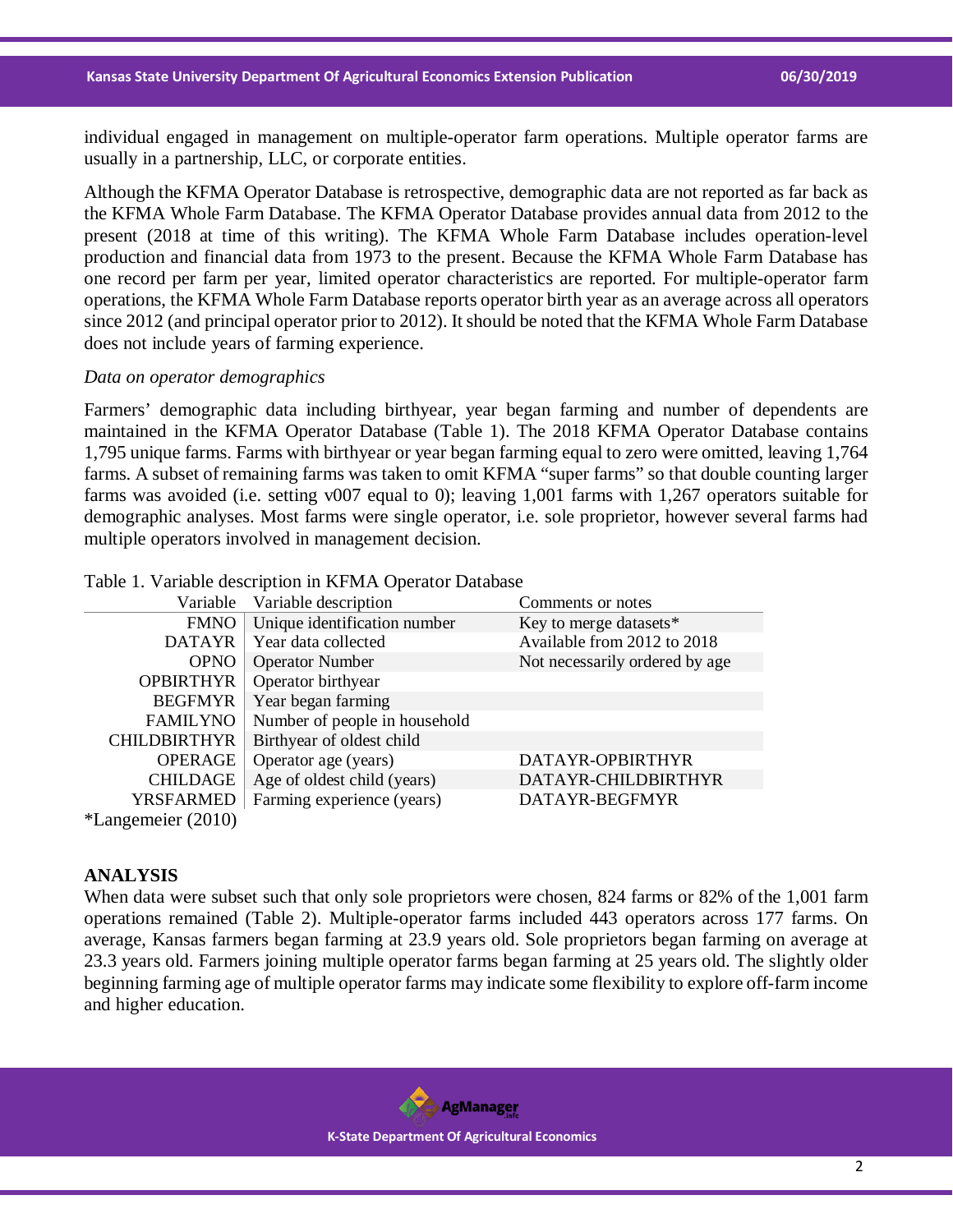Each operator on multiple-operator farms were assigned to an age rank group based on age. The oldest operator on multiple-operator farms was assigned the value of 1, the second oldest operator was assigned the value 2, and so on. When multiple operator farms were chosen with exactly two operators, 177 observations (40% of operators from multiple-operator farms) remain. Fifty-seven farms have exactly three operators, or 13% of operators from multiple-operator farms. The average age of the oldest operator on multiple-operator farms were 67.5 years old with a minimum and maximum age of 33 and 96, respectively. The average age of second oldest operator on multiple operator farms were 51.4 (Table 2). Average age of third oldest operator on multiple operator farms were 45.5, 5.9 years less than second oldest operators. Given different sample sizes for each age rank group, it is possible for mean operator age to be younger or older than other age rank groups. One farm had nine operators but only the first five age rank groups are presented due to sample size less than five observations.

Table 2. Operator age by age rank on multiple operator farms (n=177 farms, 443 operators)

| Maximum age |
|-------------|
| 96          |
| 88          |
| 88          |
| 73          |
| 72          |
|             |

Similar relationships were observed for years of experience as for age. The average experience by the first three operator age rank groups tended to become lower as age decreased (Table 3). The shortest minimum experience for any age group was 1 year; and was observed for age rank groups 1, 2, and 3. Minimum experience for age rank group 4 and 5 were 4 and 5 years, respectively. The longest maximum experience was observed for age rank group 1 at 74 years. Maximum experience tended to become shorter as age rank group increased (Table 3).

|  |  |  | Table 3. Operator experience by age rank groups on multi-operator farms (n=177 farms, 443 operators) |  |  |  |
|--|--|--|------------------------------------------------------------------------------------------------------|--|--|--|
|  |  |  |                                                                                                      |  |  |  |

| Age rank<br>$(1 = oldest)$ | Farms | Percent of<br>operators<br>$\% )$ | Mean<br>experience<br>(years) | Minimum<br>experience<br>(years) | <i>Maximum</i><br>experience<br>(years) |
|----------------------------|-------|-----------------------------------|-------------------------------|----------------------------------|-----------------------------------------|
|                            | 177   | 39.95                             | 42.1                          |                                  | 74                                      |
| 2                          | 177   | 39.95                             | 26.7                          |                                  | 65                                      |
| $\mathfrak{Z}$             | 57    | 12.87                             | 20.2                          |                                  | 56                                      |
| 4                          | 20    | 4.51                              | 23.1                          |                                  | 55                                      |
| 5                          | h     | 1.35                              | 27.7                          |                                  | 50                                      |

*Demographics across generations*



 **K-State Department Of Agricultural Economics**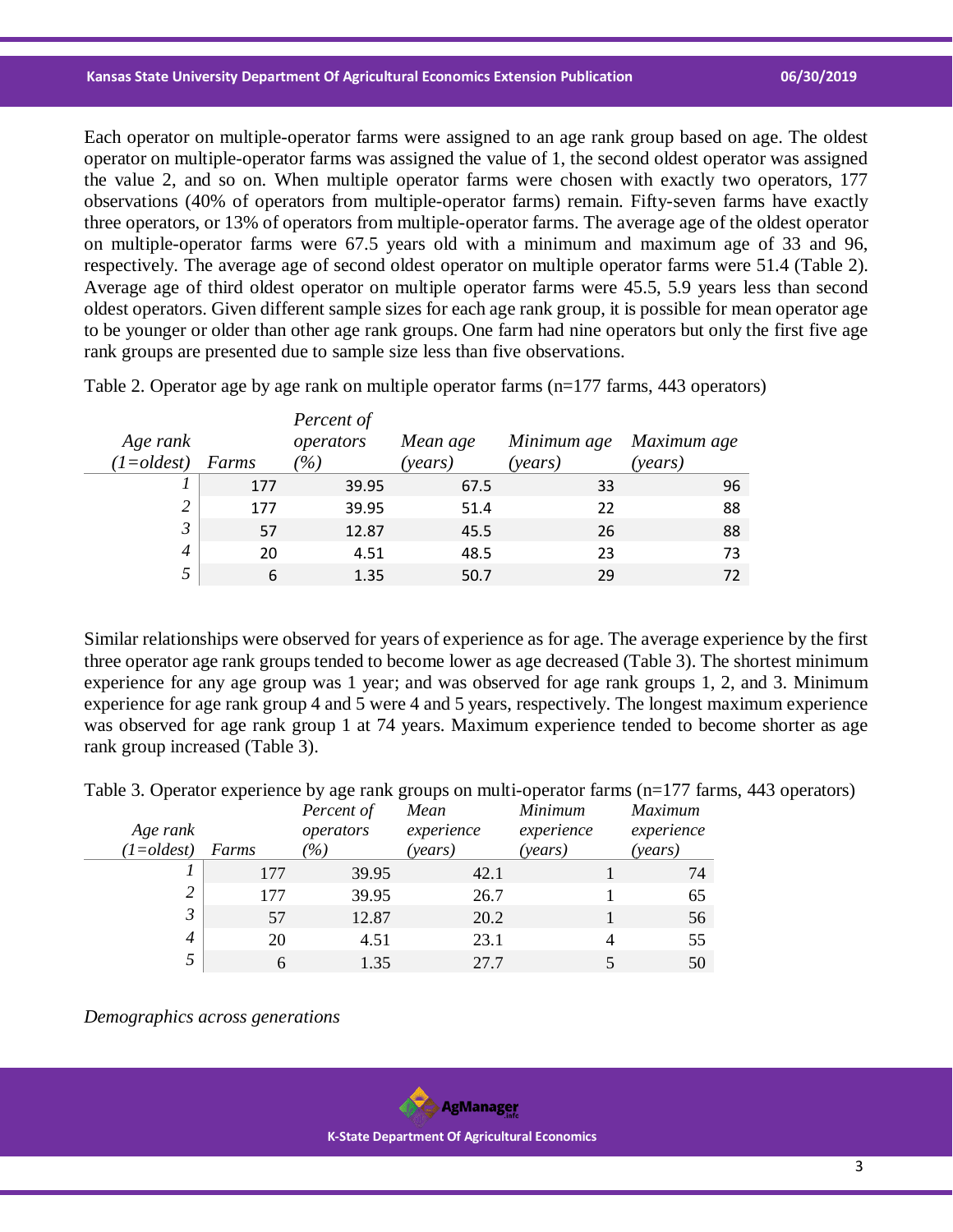#### **Kansas State University Department Of Agricultural Economics Extension Publication 06/30/2019**

Generation definitions suggested by Pew Research Service (Dimock, 2019) were applied to KFMA data. Birthyear ranges and proportion of Kansas farms in sole proprietorship and multiple-operator farms are presented in Table 4. The oldest Kansas farmers were born before 1946 and belong to the Silent generation. The following generation is referred to as Baby Boomers who were born between 1946 and 1964. Generation X was born between 1965 and 1980. Farm operators born between 1981 and 1996 are considered Millennials. The youngest Kansas farmers born since 1997 were assigned to Generation Z. The generational proportions were similar for sole proprietors and multiple operator operations.

| Table 4. Natisas fartification operators across generations $(II=1,001)$ fartifis) |             |                 |                           |                        |  |  |  |
|------------------------------------------------------------------------------------|-------------|-----------------|---------------------------|------------------------|--|--|--|
|                                                                                    |             | Operators on    | Multiple-                 | Operators on multiple- |  |  |  |
|                                                                                    |             | single-operator | <i>operator farms</i>     | operator farms         |  |  |  |
|                                                                                    | birthyear   | farms $(n=824)$ | $(n=177 \, \text{farms})$ | $(n=443$ operators)    |  |  |  |
| <i>Silent</i>                                                                      | Before 1946 | 143             | 54                        | 65                     |  |  |  |
| <b>Baby Boomer</b>                                                                 | 1946-64     | 455             | 125                       | 193                    |  |  |  |
| Generation X                                                                       | 1965-80     | 145             | 83                        | 118                    |  |  |  |
| Millennial                                                                         | 1981-96     | 79              | 53                        | 66                     |  |  |  |
| Generation $Z \mid 1997$ -present                                                  |             | $\mathcal{D}$   |                           |                        |  |  |  |

 $T_{\text{c}}$ ble 4. Kansas farms and operators across generations  $(n-1,001 \text{ terms})$ 

Nearly half of all Kansas farmers were Baby Boomers (Figure 1). Chronologically the succeeding and preceding generations from Baby Boomers were the next most common. Silent and Generation X comprised roughly twenty percent each. Generation X surpassed the number of Silent generation farm operators in 2015. In that same year, operators from Generation Z were first observed entering farm management roles. Millennials have been the fastest growing generation of farm operators in Kansas (Figure 1). The Silent generation and Baby Boomers are becoming a smaller proportion of all Kansas farms.

Table 5. Operator age demographics of sole proprietors by generation (n=824 farm operations)

|                    |     |           | Operators Percent of Average age Minimum |             | Maximum     |
|--------------------|-----|-----------|------------------------------------------|-------------|-------------|
|                    |     | operators | (vears)                                  | age (years) | age (years) |
| Silent             | 143 | 17.35     | 78.8                                     | 74          | 97          |
| <b>Baby Boomer</b> | 455 | 55.22     | 63.9                                     | 55          | 73          |
| Generation X       | 145 | 17.6      | 47.3                                     | 39          | .54         |
| Millennial         | 79  | 9.59      | 32.6                                     | 23          | 38          |
| Generation Z       |     | 0.24      | 21                                       | 21          |             |

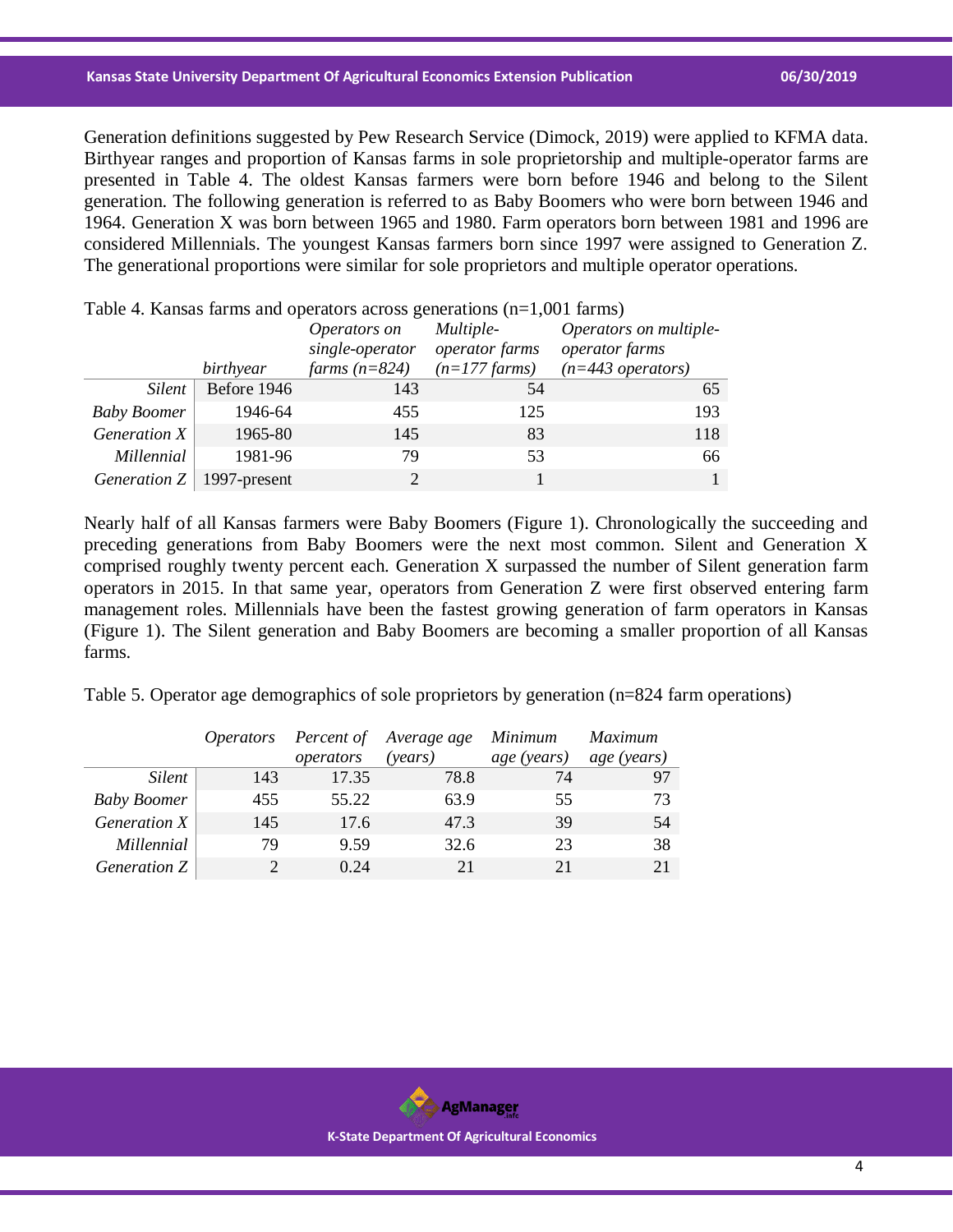**Kansas State University Department Of Agricultural Economics Extension Publication 06/30/2019**



Figure 1. Proportion of farm operators by generation over time in Kansas

Although on average older generations begin farming before younger generations, this trend was not universally true. Some farm operators from Baby Boomer and Silent generations recently began farming. The minimum experience of Baby Boomers was 3 years while Silent generation had farmers with 2 years of farming experience in 2018. Millennials, Generation X, and Generation Z all had farm operators with 1 year of experience.

Table 6. Operator age demographics of multiple-operator farms by generation (n=443 operators, 177 farm operations)

|                    | <i>Operators</i> | Percent of Average |             | Minimum age Maximum |             |
|--------------------|------------------|--------------------|-------------|---------------------|-------------|
|                    |                  | operators          | age (years) | ( <i>years</i> )    | age (years) |
| Silent             | 65               | 14.67              | 81.5        | 74                  | 96          |
| <b>Baby Boomer</b> | 193              | 43.57              | 64.4        | 55                  | 73          |
| Generation X       | 118              | 26.64              | 45.5        | 39                  | 54          |
| Millennial         | 66               | 14.9               | 33.2        | 23                  | 38          |
| Generation Z       |                  | 0.23               | 22          | 22                  | 22.         |



 **K-State Department Of Agricultural Economics**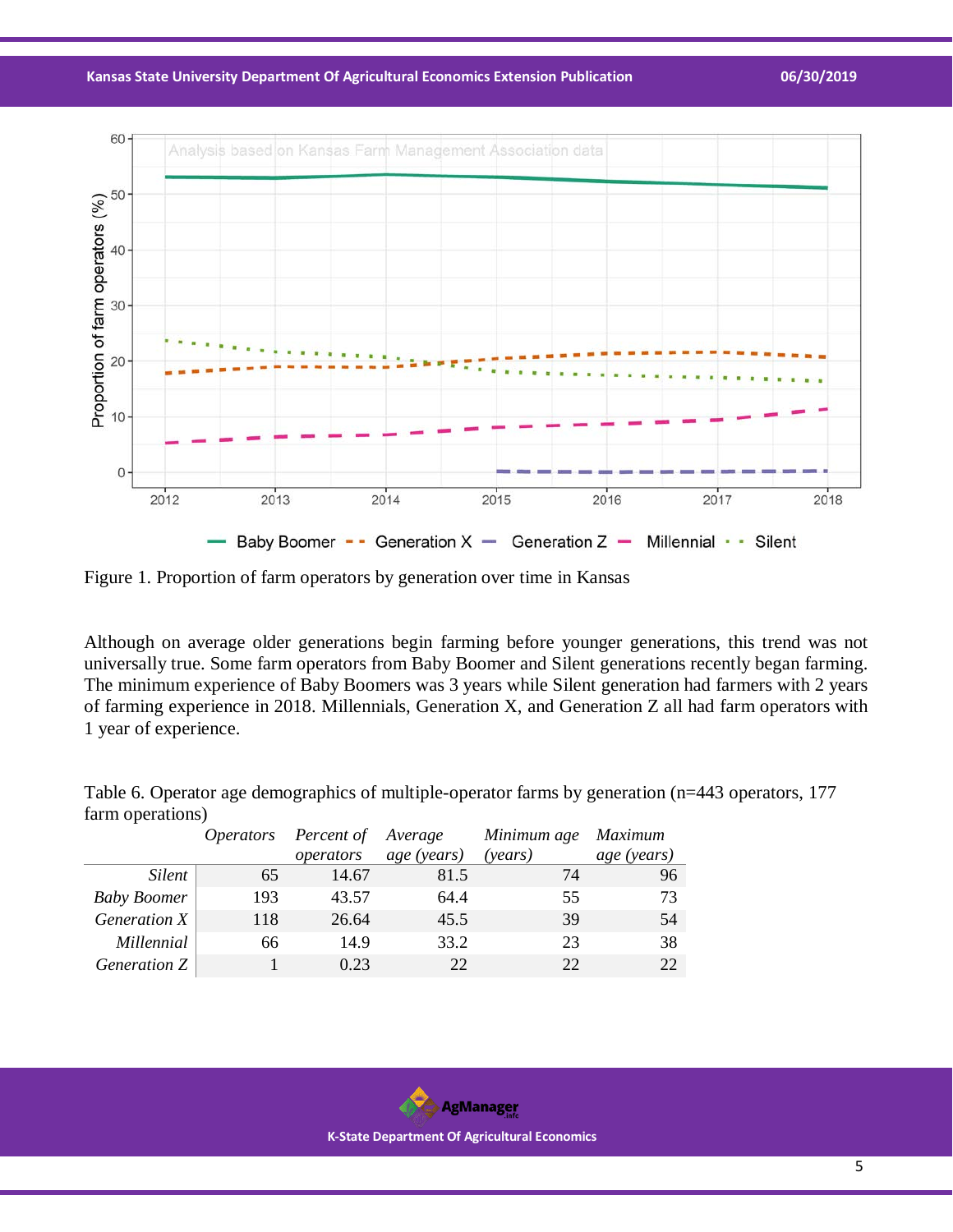|                     |                  | Percent of | Average | Minimum Maximum<br>experience experience experience |         |
|---------------------|------------------|------------|---------|-----------------------------------------------------|---------|
|                     | <i>Operators</i> | operators  | (years) | (years)                                             | (vears) |
| <i>Silent</i>       | 143              | 17.4       | 54.5    | 14                                                  | 77      |
| <b>Baby Boomer</b>  | 455              | 55.2       | 39.6    |                                                     | 59      |
| <i>Generation X</i> | 145              | 17.6       | 22.9    |                                                     | 39      |
| Millennial          | 79               | 9.6        | 8.2     |                                                     | 21      |
| <i>Generation Z</i> |                  | 02         | 15      |                                                     |         |

#### Table 7. Operator experience of sole proprietors by generation (n=824 farm operations)

### *Beginning farmers*

Operator experience is a function of age and year began farming. The age that operators began farming is of interest. Operators of multiple-operator farms began farming at a slightly older age than operators of sole proprietor farms. Examining the density functions of each farm type shows how old operators of different generations were when they started farming. The average age that operators began farming was statistically lower for Baby Boomers than Silent or Generation X.

Table 8. Operator experience of multiple-operator farms by generation (n=443 operators, 177 farm operations)

|                    | <i>Operators</i> | Percent of<br>operators | Average<br>experience<br>(years) | Minimum<br>experience<br>(years) | Maximum<br>experience<br>(years) |
|--------------------|------------------|-------------------------|----------------------------------|----------------------------------|----------------------------------|
| <i>Silent</i>      | 65               | 14.7                    | 51.2                             |                                  | 74                               |
| <b>Baby Boomer</b> | 193              | 43.6                    | 39.7                             | 6                                | 57                               |
| Generation X       | 118              | 26.6                    | 18.8                             |                                  | 36                               |
| Millennial         | 66               | 14.9                    | 8.4                              |                                  | 19                               |
| Generation Z       |                  | 0.2                     | 6                                | 6                                |                                  |

# **DISCUSSION**

The evaluation of age and experience of farm operators is possible with KFMA data. The KFMA Operator Database provides valuable information regarding the number of operators, age, and experience of each operator on a farm. Ages and experience were calculated for 2018 based on birthyear and year began farming from the KFMA Operator Database.

The KFMA Operator Database provides additional details that are either missing or misleading in the KFMA Whole Farm Database. Because the latter lists only one operator, reported information is an average across all farm operators. Thus, what might appear as a middle-aged operator in the KFMA Whole Farm Database could be a much older primary operator making decisions influenced by much younger operator on that farm.